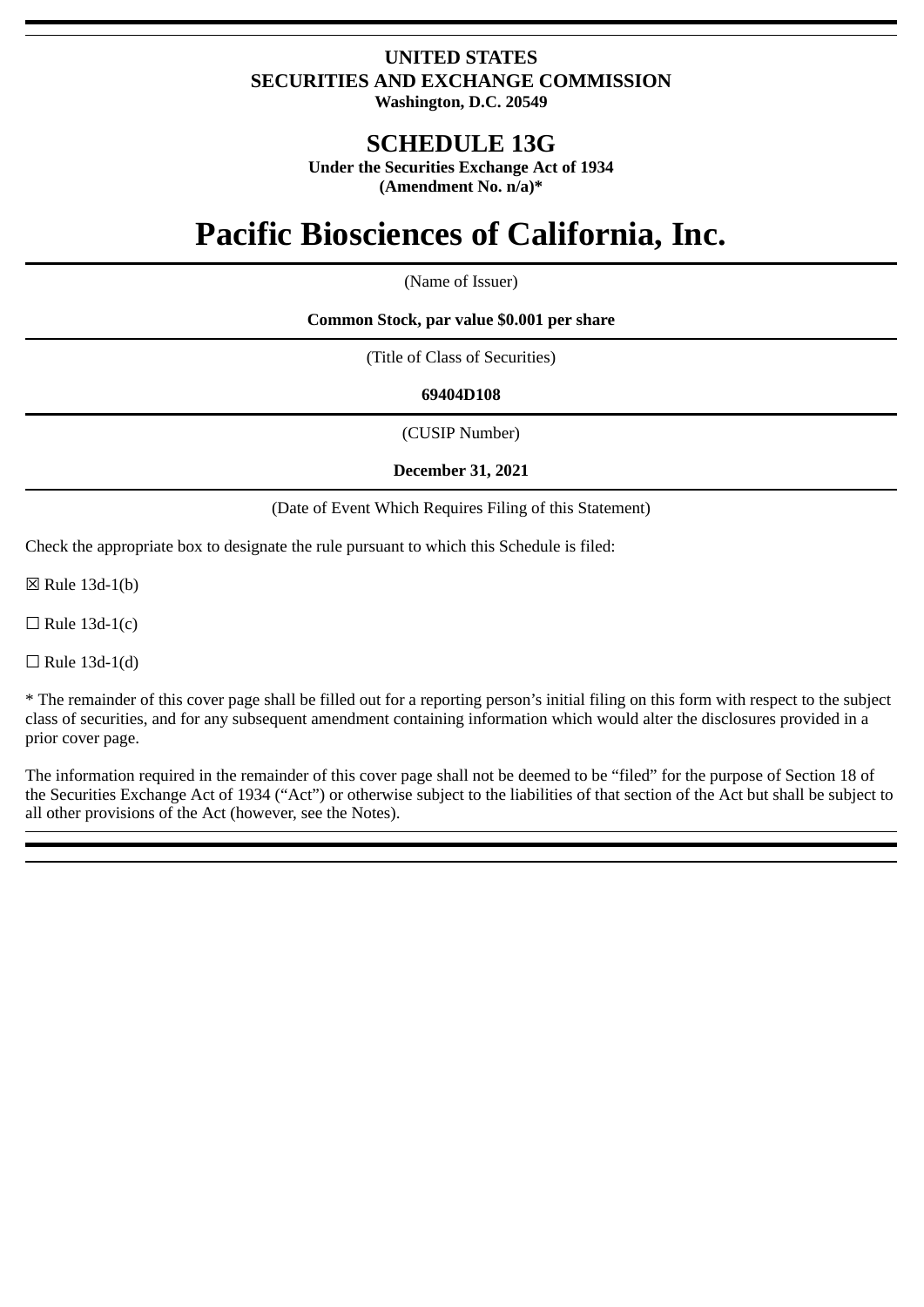# CUSIP No.

| $\mathbf{1}$                                                           | <b>NAMES OF REPORTING PERSONS</b><br>Nikko Asset Management Americas, Inc.                    |   |                                               |
|------------------------------------------------------------------------|-----------------------------------------------------------------------------------------------|---|-----------------------------------------------|
| $\overline{2}$                                                         | <b>CHECK THE APPROPRIATE BOX IF A MEMBER OF A GROUP</b><br>(a)<br>(b)                         |   |                                               |
| 3                                                                      | <b>SEC USE ONLY</b>                                                                           |   |                                               |
| $\boldsymbol{4}$                                                       | <b>CITIZENSHIP OR PLACE OF ORGANIZATION</b><br><b>USA</b>                                     |   |                                               |
|                                                                        |                                                                                               | 5 | <b>SOLE VOTING POWER</b><br>$\bf{0}$          |
| <b>NUMBER OF SHARES</b><br><b>BENEFICIALLY</b><br><b>OWNED BY EACH</b> |                                                                                               | 6 | <b>SHARED VOTING POWER</b><br>10,924,219      |
| <b>REPORTING PERSON</b><br><b>WITH</b>                                 |                                                                                               | 7 | <b>SOLE DISPOSITIVE POWER</b><br>$\bf{0}$     |
|                                                                        |                                                                                               | 8 | <b>SHARED DISPOSITIVE POWER</b><br>11,915,025 |
| 9                                                                      | AGGREGATE AMOUNT BENEFICIALLY OWNED BY EACH REPORTING PERSON<br>11,915,025                    |   |                                               |
| 10                                                                     | CHECK IF THE AGGREGATE AMOUNT IN ROW (9) EXCLUDES CERTAIN SHARES (SEE INSTRUCTIONS)<br>$\Box$ |   |                                               |
| 11                                                                     | PERCENT OF CLASS REPRESENTED BY AMOUNT IN ROW (9)<br>5.40%                                    |   |                                               |
| 12                                                                     | TYPE OF REPORTING PERSON (SEE INSTRUCTIONS)<br>$I\!\!A$                                       |   |                                               |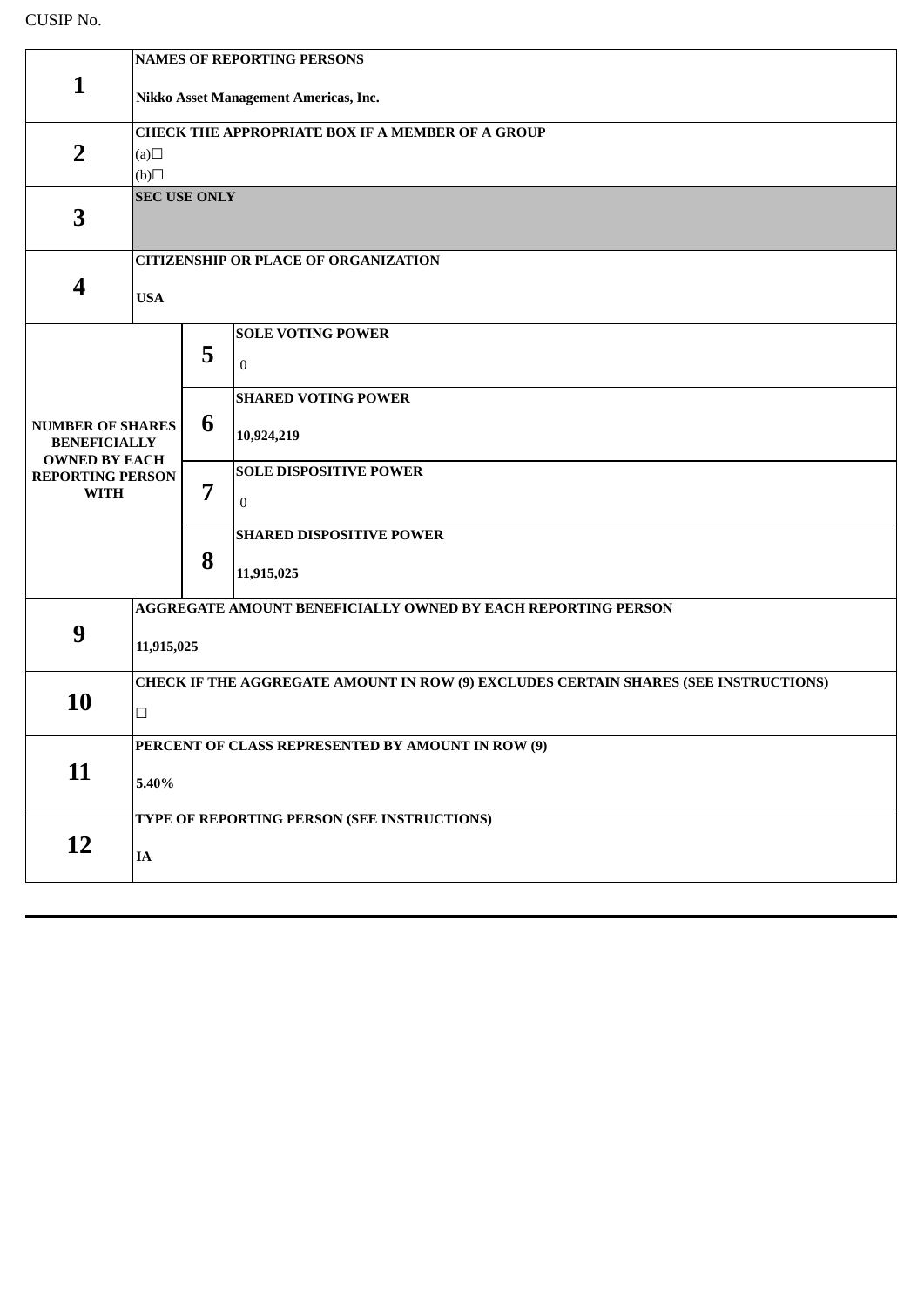#### **Item 1.**

(a) Name of Issuer

**Pacific Biosciences of California, Inc.**

(b) Address of Issuer's Principal Executive Offices

#### **1305 O'Brien Drive, Menlo Park, CA 94025**

#### **Item 2.**

(a) Name of Person Filing

**Nikko Asset Management Americas, Inc.**

(b) Address of Principal Business Office or, if none, Residence

#### **605 Third Avenue, 38th Floor, New York, NY 10158**

(c) Citizenship

**USA**

(d) Title of Class of Securities

#### **Common Stock, par value \$0.001 per share**

(e) CUSIP Number

#### **69404D108**

- Item 3. If this statement is filed pursuant to §§240.13d-1(b) or 240.13d-2(b) or (c), check whether the person filing is a:
	- (a)  $\Box$  Broker or dealer registered under section 15 of the Act (15 U.S.C. 780).
	- (b)  $\Box$  Bank as defined in section 3(a)(6) of the Act (15 U.S.C. 78c).
	- (c)  $\Box$  Insurance company as defined in section 3(a)(19) of the Act (15 U.S.C. 78c).
	- (d) ☐ Investment company registered under section 8 of the Investment Company Act of 1940 (15 U.S.C 80a-8).
	- (e)  $\boxtimes$  An investment adviser in accordance with §240.13d-1(b)(1)(ii)(E);
	- (f)  $\Box$  An employee benefit plan or endowment fund in accordance with §240.13d-1(b)(1)(ii)(F);
	- (g)  $\Box$  A parent holding company or control person in accordance with § 240.13d-1(b)(1)(ii)(G);
	- (h)  $\Box$  A savings associations as defined in Section 3(b) of the Federal Deposit Insurance Act (12 U.S.C. 1813);
	- (i)  $□$  A church plan that is excluded from the definition of an investment company under section 3(c)(14) of the Investment Company Act of 1940 (15 U.S.C. 80a-3);
	- (i)  $\Box$  A non-U.S. institution in accordance with § 240.13d-1(b)(1)(ii)(J).
	- (k)  $\Box$  A group, in accordance with § 240.13d-1(b)(1)(ii)(K). If filing as a non-U.S. institution in accordance with § 240.13d-1(b)(1)(ii)(J), please specify the type of institution: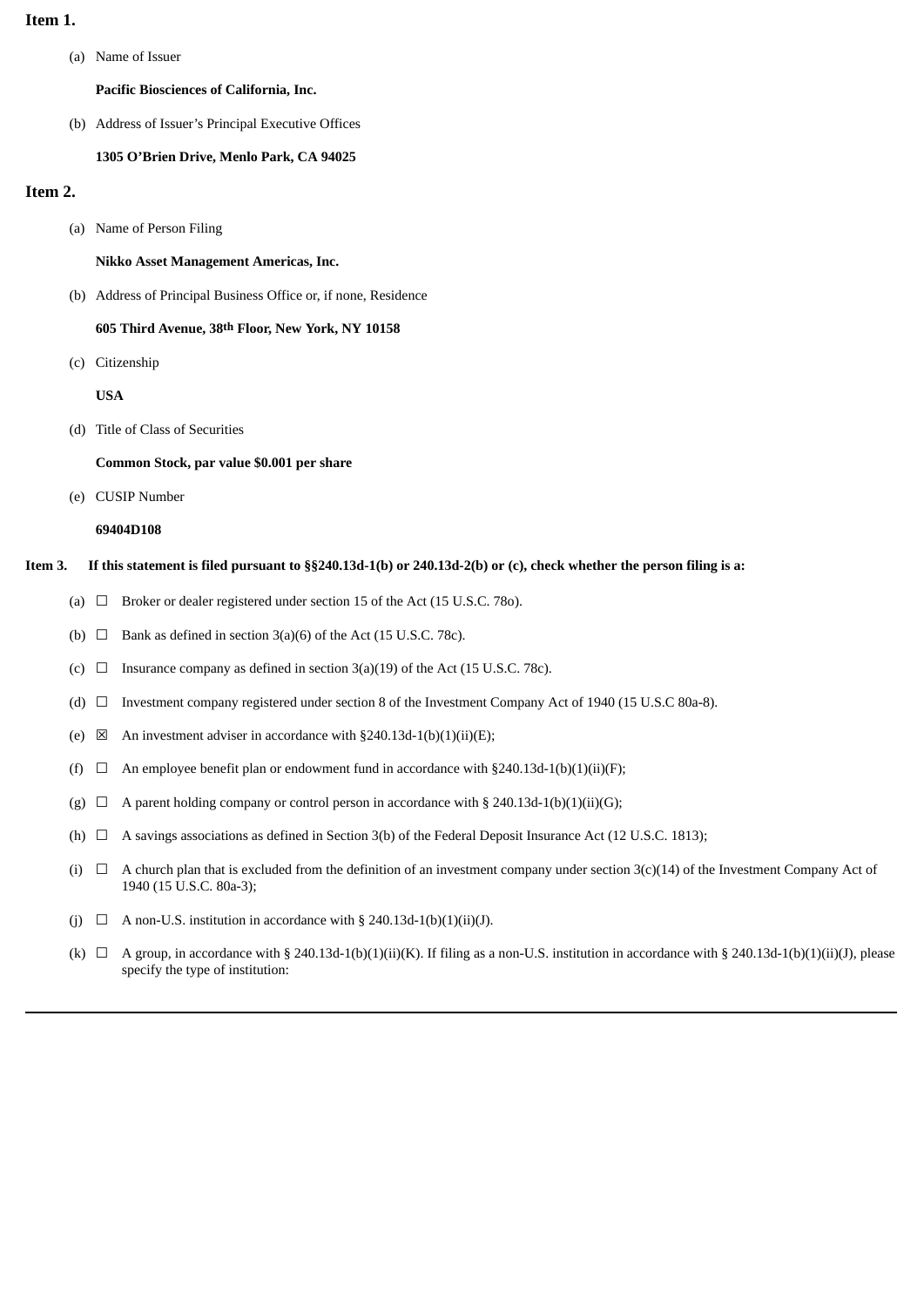#### **Item 4. Ownership.**

Provide the following information regarding the aggregate number and percentage of the class of securities of the issuer identified in Item 1.

(a) Amount beneficially owned:

## **11,915,025**

(b) Percent of class:

#### **5.40%**

- (c) Number of shares as to which the person has:
	- (i) Sole power to vote or to direct the vote:

# **0**

(ii) Shared power to vote or to direct the vote:

## **10,924,219**

(iii) Sole power to dispose or to direct the disposition of:

**0**

(iv) Shared power to dispose or to direct the disposition of:

**11,915,025**

## **Item 5. Ownership of Five Percent or Less of a Class**

If this statement is being filed to report the fact that as of the date hereof the reporting person has ceased to be the beneficial owner of more than five percent of the class of securities, check the following  $\Box$ .

# **Item 6. Ownership of More than Five Percent on Behalf of Another Person.**

**See Exhibit A.**

Item 7. Identification and Classification of the Subsidiary Which Acquired the Security Being Reported on By the Parent Holding Company

**See Exhibit A.**

# **Item 8. Identification and Classification of Members of the Group**

**Not Applicable.**

# **Item 9. Notice of Dissolution of Group**

**Not Applicable.**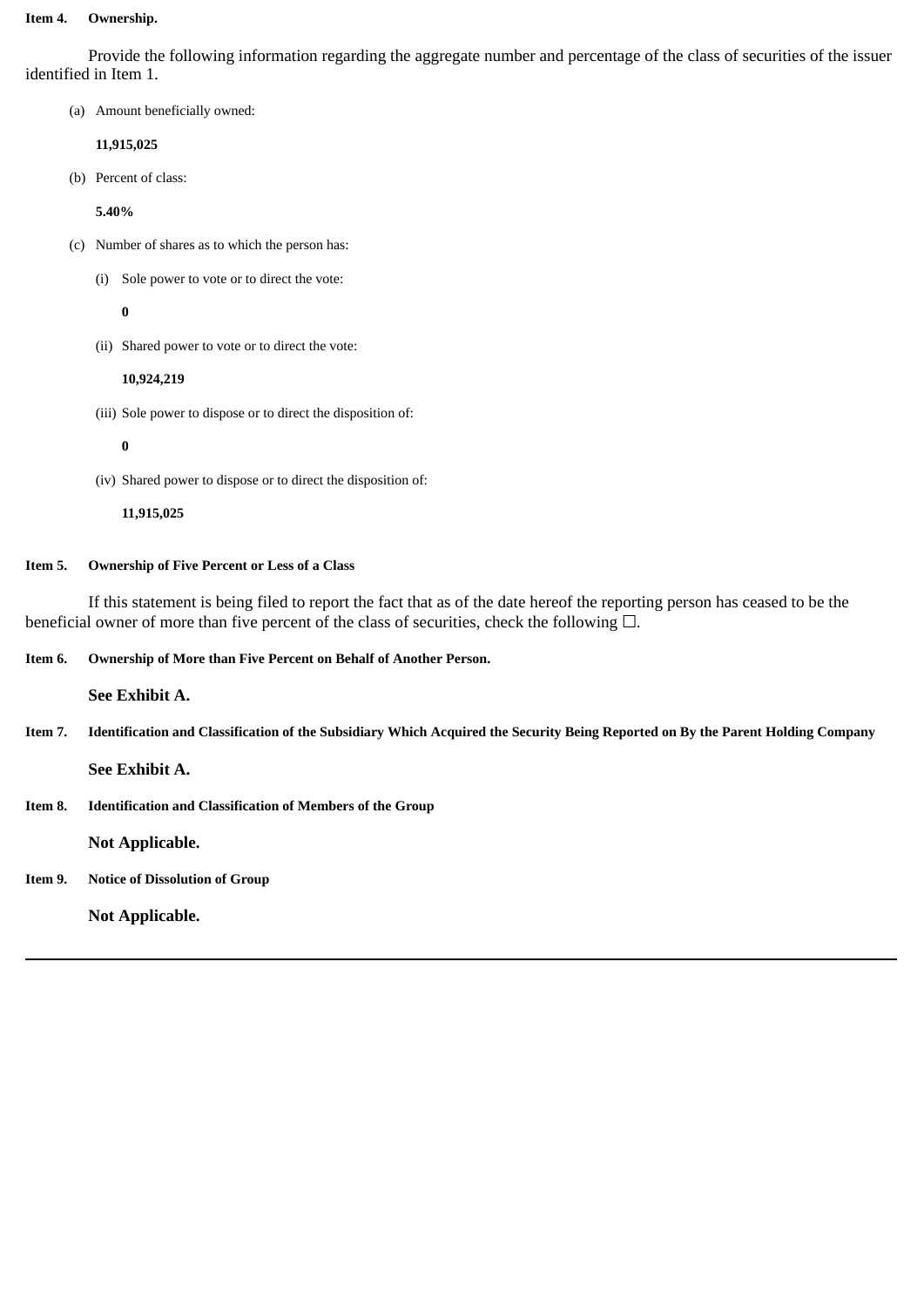#### **Item Certification**

By signing below I certify that, to the best of my knowledge and belief, the securities referred to above were acquired and are held in the ordinary course of business and were not acquired and are not held for the purpose of or with the effect of changing or influencing the control of the issuer of the securities and were not acquired and are not held in connection with or as a participant in any transaction having that purpose or effect.

# **SIGNATURE**

After reasonable inquiry and to the best of my knowledge and belief, I certify that the information set forth in this statement is true, complete and correct.

Date: February 11, 2022 By: /s/ *Gary L. Beckham* Name: Gary L. Beckham Title: Chief Compliance Officer

**Attention: Intentional misstatements or omissions of fact constitute Federal criminal violations (See 18 U.S.C. 1001)**